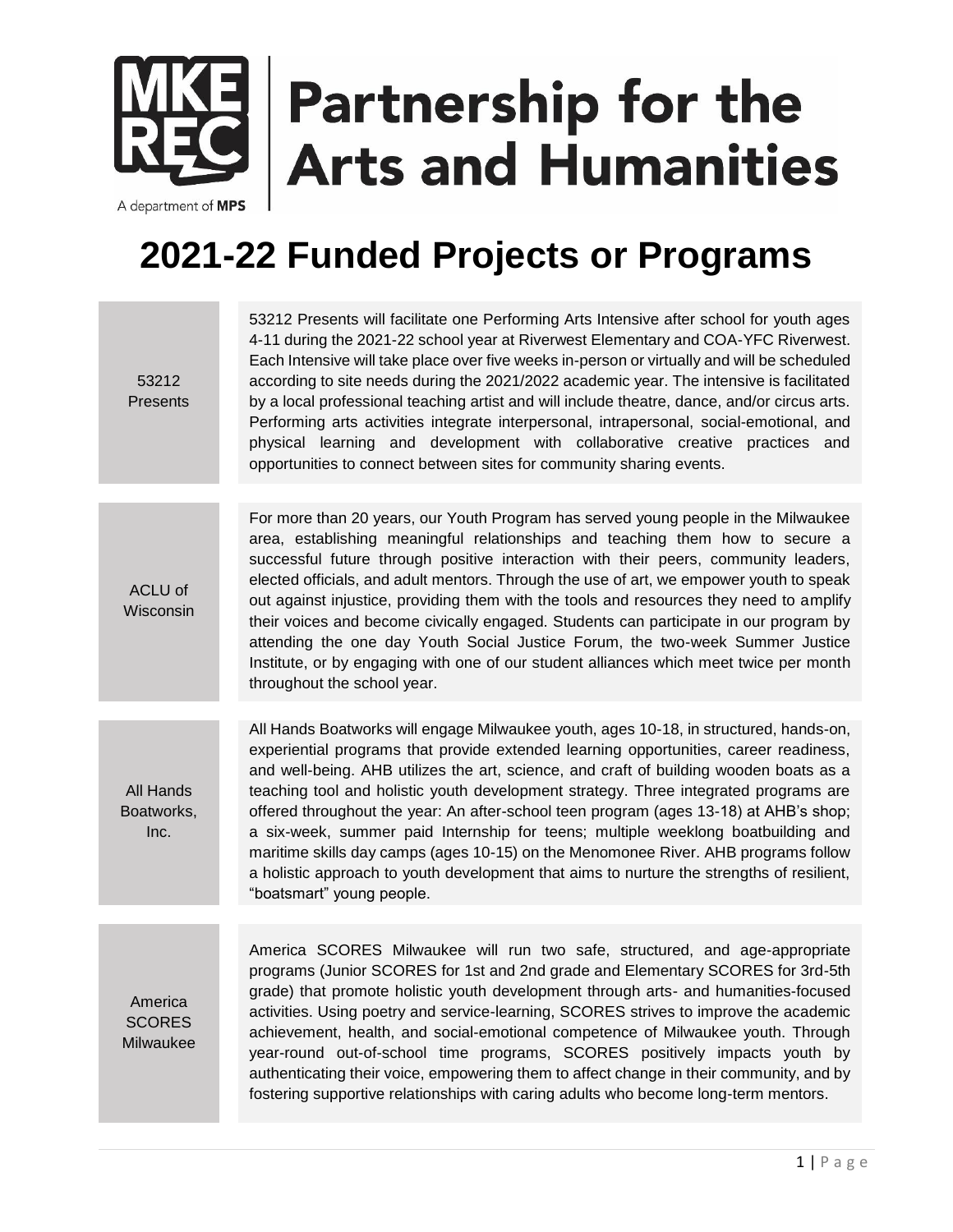| <b>Art Start</b>                          | Art Start's Creative Connections program will offer creative personal and professional<br>development opportunities for Milwaukee youth, ages 14-21, who engage in the program<br>in multiple ways, from low-commitment drop-in creative sessions, to project-based work,<br>to high-commitment creative career exploration and one-on-one arts industry mentoring.<br>Creative Connections includes Creative Sessions, Emerging Artist Program and the Art<br>Start Portrait Project, a multimedia project and platform for youth participants to portray<br>the complex narratives of their identities, asking the world to see them as they chose to<br>be seen, and exhibiting that through public exhibitions and campaigns, offering a platform<br>for self-determination, representation, and freedom. |
|-------------------------------------------|---------------------------------------------------------------------------------------------------------------------------------------------------------------------------------------------------------------------------------------------------------------------------------------------------------------------------------------------------------------------------------------------------------------------------------------------------------------------------------------------------------------------------------------------------------------------------------------------------------------------------------------------------------------------------------------------------------------------------------------------------------------------------------------------------------------|
| <b>Artists</b><br>Working in<br>Education | Artists Working in Education's Artist-in-Residence (AIR), Truck Studio, and Rising Artists<br>Council (RAC) programs will provide creative, hands-on art-making opportunities for<br>youth to explore a variety of art techniques and media, creative concepts, and<br>community-focused engagement. The AIR and Truck Studio programs will take place<br>out in the community at parks, libraries, schools, and other public spaces, in order to<br>remove barriers to entry and ensure that all youth in Milwaukee have access to high-<br>quality art education experiences. RAC programs will be hosted at AWE's sites with art-<br>making and artist visits in the community.                                                                                                                            |
| Arts@Lage                                 | Arts@Large will facilitate Arts4All, an inclusive arts workshop series, and our Summer<br>Arts Camp at no cost to families. Arts4All is hosted weekly on Saturdays to engage early<br>childhood, students with special needs and families in the City of Milwaukee in creative<br>art making. Summer Arts camp is offered to Milwaukee youth, grades 3 - 8, exploring<br>themes surrounding MILWAUKEE, STORYTELLING, FRIENDSHIP, NATURE,<br>SOLIDARITY, and CELEBRATION hosted by Milwaukee artists and youth interns. All<br>activities will be hosted at the Arts @ Large Community Center, located in Walker's Point.                                                                                                                                                                                      |
| ArtWorks for<br>Milwaukee                 | ArtWorks for Milwaukee is preparing youth for tomorrow by providing transferable career<br>skills through art internships today. Interns will work with a lead artist to learn a set of<br>soft skills that employers and educators have identified as essential for success in the<br>current workforce. These skills include: creativity and innovation; critical thinking and<br>problem solving; communication and collaboration; initiative and self-direction; social<br>and cross cultural skills; productivity and accountability; and leadership and<br>engagement. Interns also receive workforce development opportunities such as career<br>coaching at ManpowerGroup, community engagement, and networking with real-world<br>professionals.                                                     |
| <b>Bay View</b><br>Community<br>Center    | This humanities-focused program sharpens storytelling, listening, and interviewing skills<br>of middle school students while building intergenerational connections between<br>community members. Using the StoryCorps app, students will interview an active-duty<br>or retired service member. Students prepare for the interview by becoming adept with<br>the app, practicing interviews, and exploring the historical/cultural context relevant to<br>their veteran's time of service ranging from current-day back to post-World War II. A<br>week after interviews, students will introduce their veterans by sharing highlights during<br>a community dinner with families. StoryCorps preserves interviews and a photo in the<br>American Folklife Center at the Library of Congress.                |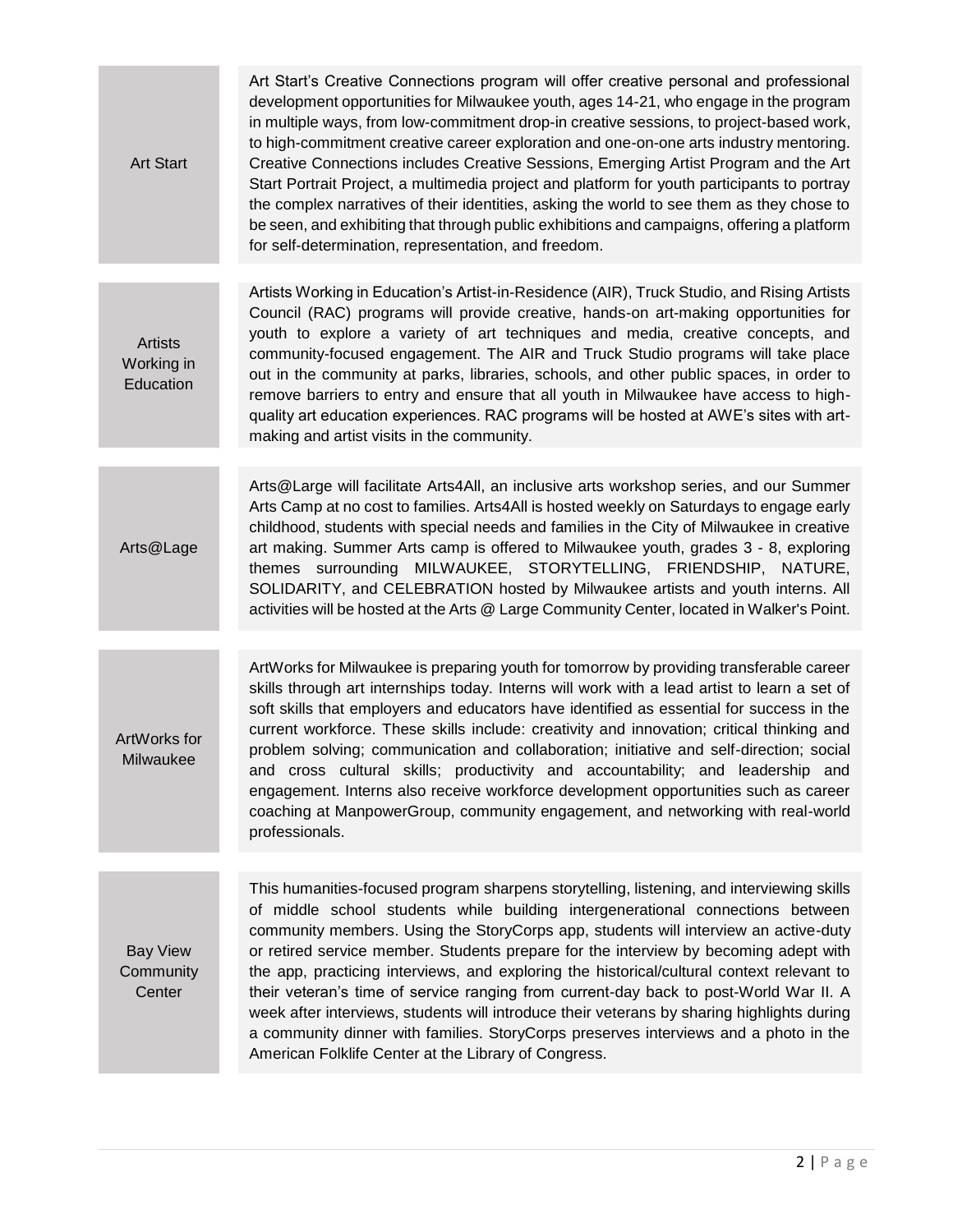| Bembe Drum<br>& Dance                                | Founded in 2015, Bembé is a cultural performing arts program in the City of Milwaukee<br>that inspires music and dance performance skills, intergenerational connection, and<br>cultural identity exploration with Milwaukee youth and their families through percussion-<br>based Afro-Latino musical culture. Year-round workshops will take place after-school<br>and on weekends in three accessible locations for youth ages 6-19 and youth with senior<br>citizens during the summer. Free public performances will take place throughout the city,<br>year-round, in partnership with local youth-serving organizations and youth performance<br>groups. Performances position youth to express, entertain, and educate the community<br>on the history of the Afro-Latino Diaspora. |
|------------------------------------------------------|---------------------------------------------------------------------------------------------------------------------------------------------------------------------------------------------------------------------------------------------------------------------------------------------------------------------------------------------------------------------------------------------------------------------------------------------------------------------------------------------------------------------------------------------------------------------------------------------------------------------------------------------------------------------------------------------------------------------------------------------------------------------------------------------|
|                                                      |                                                                                                                                                                                                                                                                                                                                                                                                                                                                                                                                                                                                                                                                                                                                                                                             |
| <b>Black Arts</b><br><b>MKE</b>                      | Black Arts MKE's mission is to increase the availability and quality of African American<br>arts and culture. At-risk youth are most vulnerable to negative influences after school.<br>We will collaborate with local professional artists of color to provide culturally relevant<br>programming that nurtures social emotional skills, lift hearts and creativity through the<br>performing arts. Programming will include chorus/music and dance for elementary age<br>children and summer camp for high school youth which includes experiencing hands on,<br>all aspects of musical theater. Students will display their skills, engage family and<br>community at culminating school showcases and performances at our home in the<br>Marcus Center.                                 |
|                                                      |                                                                                                                                                                                                                                                                                                                                                                                                                                                                                                                                                                                                                                                                                                                                                                                             |
| Boys & Girls<br>Clubs of<br>Greater<br>Milwaukee     | "Works of Art" is a unique teen-focused arts & career exploration experience between<br>Boys & Girls Clubs of Greater Milwaukee (BGC), Notes 4 Notes (N4N), Little Bakers<br>Association (LBA), and Milwaukee teens. "Works of Art" will connect teens to hands-on<br>arts instruction in Music Production and/or the Culinary Arts. Programming will allow<br>youth to learn and develop tangible skills in the arts from trained professionals, who will<br>help them explore meaningful connections to careers in the field, and assist them with<br>understanding what is needed (study, training, work experience) to further their<br>aspirations within a specific career pathway.                                                                                                   |
|                                                      |                                                                                                                                                                                                                                                                                                                                                                                                                                                                                                                                                                                                                                                                                                                                                                                             |
| <b>CAPITA</b><br>Productions<br>(We Are the<br>Drum) | CAPITA Productions, Inc. will host after school and weekend sessions for K - 12 students<br>of Milwaukee schools to provide team building learning opportunities, training and<br>rehearsals that prepare them to participate in professional quality, musical theater. This<br>program is designed to serve students who have limited access to quality stage and<br>production training. "We Are the Drum" held during Black History Month allows students<br>to share through music, song, narration, and dance what they have learned about the<br>arts, Black History and how it applies in current life. Participants will grow in self-<br>confidence and ability to collaborate with others.                                                                                        |
|                                                      |                                                                                                                                                                                                                                                                                                                                                                                                                                                                                                                                                                                                                                                                                                                                                                                             |
| Casa Romero                                          | Casa Romero's (CR) program, "Journeys: Exploring Identity and Voice through the Arts,"<br>will offer after-school workshops, over-night retreats, and summer day camps that give<br>low-income, urban youth opportunities to work with professional, local artists as they<br>explore various forms of artistic expression. Students will use visual arts, poetry, creative<br>writing and music to build self-esteem, develop critical thinking skills and learn how to<br>voice their message while developing their cultural lens. The ultimate goal of the<br>program is to empower students to use the arts to communicate their unique voices and<br>make a positive impact in their community.                                                                                       |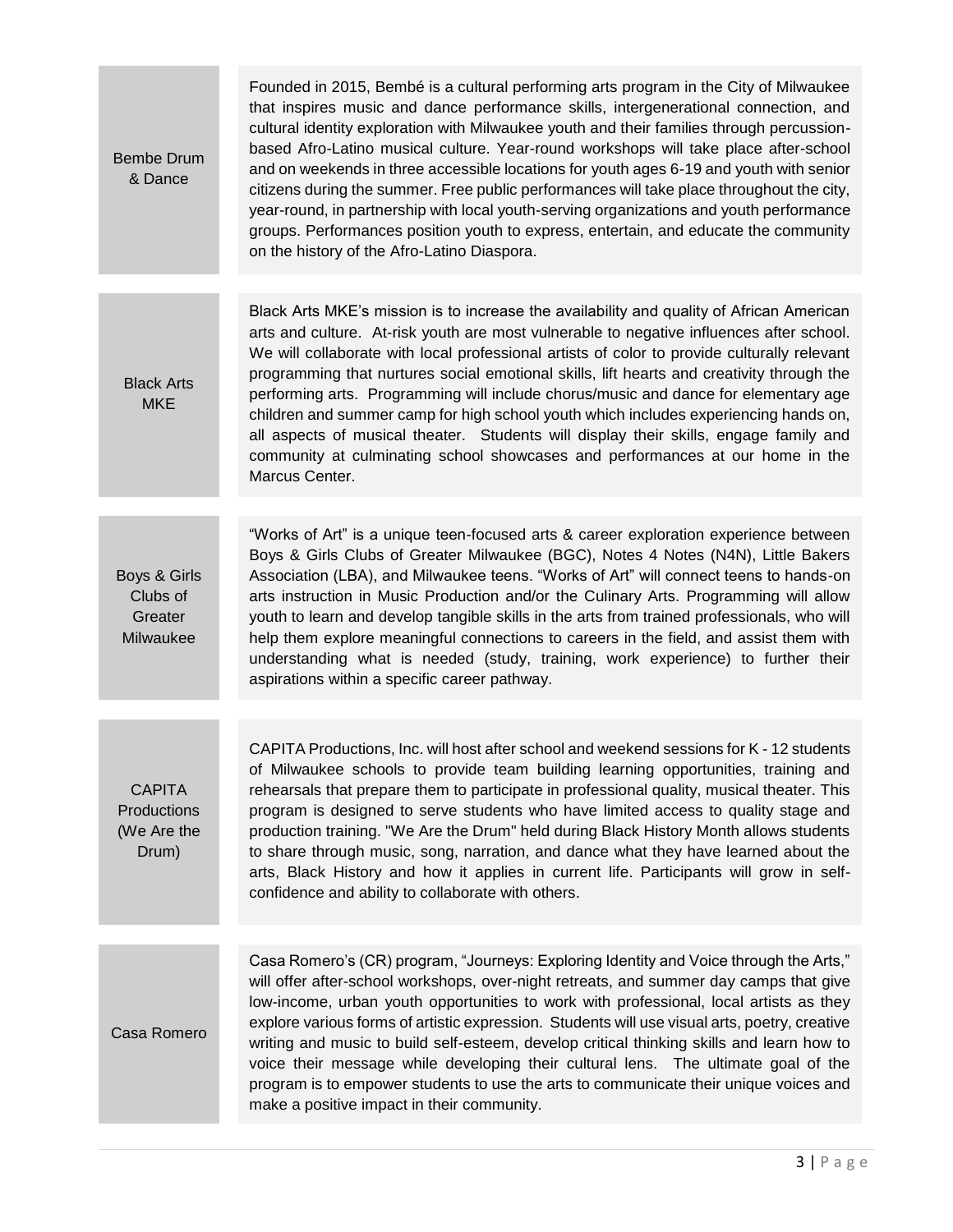| COA Youth &<br>Family<br>Centers                            | COA's Music and Video Education program will provide approximately 75 aspiring young<br>Milwaukee artists (ages 5-18) the opportunity to collaborate with professional arts<br>instructors to write and record music, shoot and edit original short music videos and films,<br>and showcase their work publicly. Project Manager Kiran Vedula ("Cue the Sun") will<br>lead twice weekly workshops after school and during the summer at COA's Goldin and<br>Riverwest Centers. H20 Peace Propaganda Project will provide instruction at O.W.<br>Holmes (COA Safe Place) twice per week after school. Programming is youth-led and<br>project based, empowering youth to bring their unique artistic visions to life. |
|-------------------------------------------------------------|----------------------------------------------------------------------------------------------------------------------------------------------------------------------------------------------------------------------------------------------------------------------------------------------------------------------------------------------------------------------------------------------------------------------------------------------------------------------------------------------------------------------------------------------------------------------------------------------------------------------------------------------------------------------------------------------------------------------|
|                                                             |                                                                                                                                                                                                                                                                                                                                                                                                                                                                                                                                                                                                                                                                                                                      |
| Ex Fabula                                                   | Brave Space for Young People uplifts youth by holding space for them to develop and<br>practice their self-advocacy skills. Ex Fabula storytelling coaches will facilitate interactive<br>workshops in collaboration with youth-serving organizations, with most partners hosting<br>a series of three workshops. An in-depth residency will take place in the Amani<br>neighborhood, with an artist at COA twice a week and with the Amani Youth Council<br>monthly. The residency will culminate in a youth-designed StorySlam in spring 2022; as<br>they vulnerably share their stories publicly, the young people will build and deepen<br>relationships and connect with folks across generations.              |
|                                                             |                                                                                                                                                                                                                                                                                                                                                                                                                                                                                                                                                                                                                                                                                                                      |
| <b>First Stage</b>                                          | First Stage's Theater Academy is the nation's leading theater training program for young<br>people. Through a challenging theater curriculum taught by professional teaching artists,<br>the Academy teaches life skills through stage skills and provides students with a<br>foundation in theater, as well as a deep understanding of human nature and how to relate<br>to each other in a positive and supportive manner. MPS Partnership funding will provide<br>scholarships to enable Milwaukee youth to participate in First Stage's Theater Academy<br>training and experiences afterschool. Scholarships will be made available via two outlets:<br>ongoing access and targeted recruitment.                |
|                                                             |                                                                                                                                                                                                                                                                                                                                                                                                                                                                                                                                                                                                                                                                                                                      |
| <b>Girl Scouts of</b><br>Wisconsin<br>Southeast<br>(GSWISE) | Girl Scouts of Wisconsin Southeast (GSWISE), in partnership with Journey House and<br>Boys and Girls Club of Greater Milwaukee, will provide the Girl Scout Leadership<br>Experience (GSLE) to girls in two MPS schools. The girls will participate in the longest<br>and most successful girl leadership program in the U.S. through an out-of-school time<br>staff-led troop program for girls in grades K-8. Girls will participate in activities at bi-<br>weekly troop meetings that align with the GSLE curriculum, focusing on STEM, the<br>outdoors, life skills, and entrepreneurship, while exploring leadership traditions and<br>connecting them to their values and own cultural conditions.            |
| Hmong<br>American<br>Friendship<br>Assn, Inc.               | "Preserving Hmong Cultural Roots: An Intergenerational Project to Document Hmong<br>History through the Lens of Hmong American Youth" will build on our current Arts &<br>Humanities grant to renovate museum space for Hmong historical artifacts. Leveraging<br>the curiosity this project has generated among Hmong youth, we will combine teaching<br>traditional dance and qeej with a project to create a documentary based on video<br>interviews with Hmong elders about their life experiences. Our goal is to strengthen<br>youth's ties to traditional Hmong cultural arts and build a sense of identity and pride in<br>their community's history of courage and resilience.                             |
|                                                             |                                                                                                                                                                                                                                                                                                                                                                                                                                                                                                                                                                                                                                                                                                                      |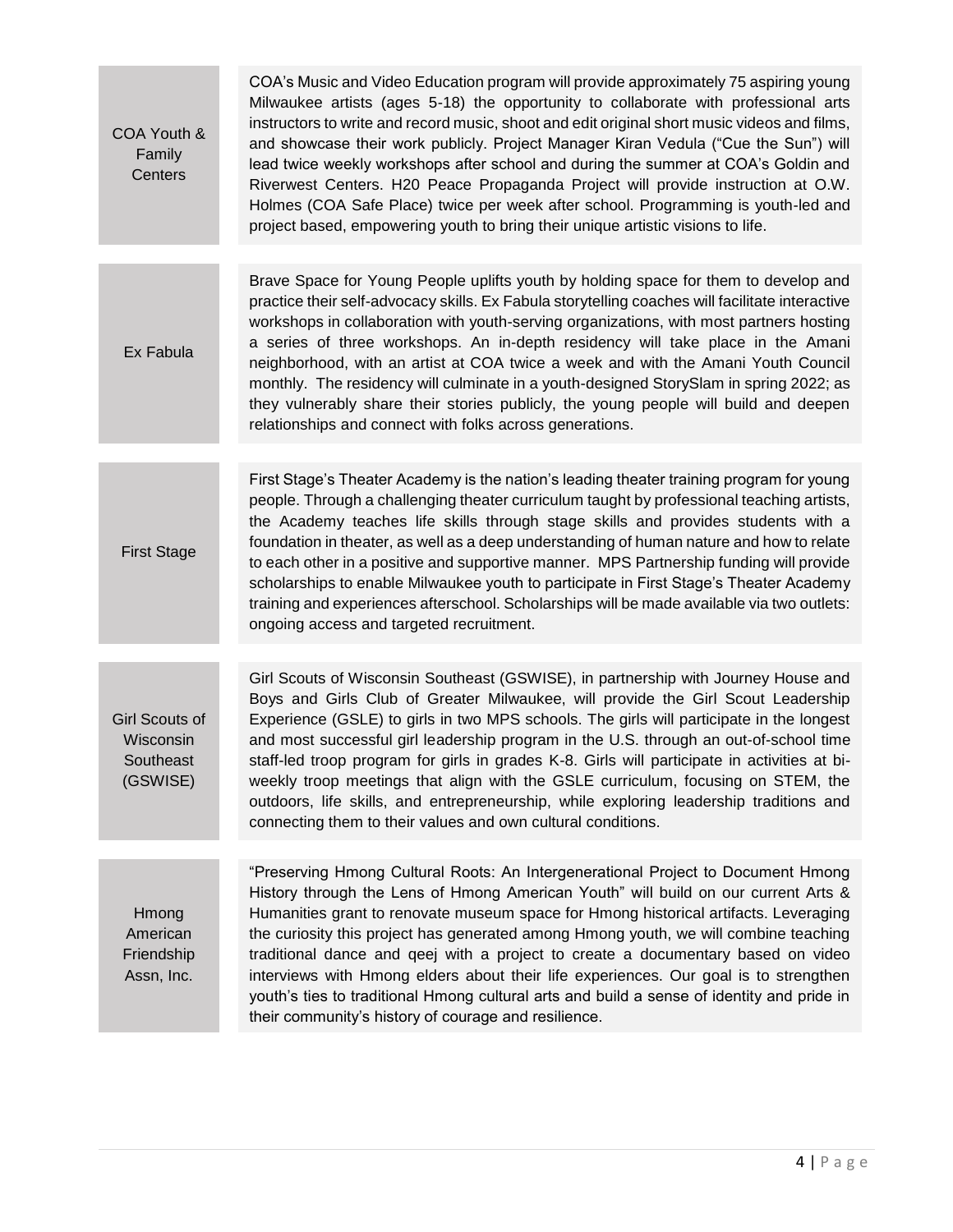Keep Greater Milwaukee **Beautiful** 

EcoConnections is an inquiry based, multi disciplinary opportunity for Milwaukee youth to explore the world around them and be empowered to make positive changes to improve their community. This program weaves literacy, art and the social sciences to support the investigation of environmental concepts and current issues while simultaneously providing innovative eco-art lessons. Youth participants will discover and explore environmental topics such as urban forestry, wellness and gardening, water pollution, recycling and waste reduction, and energy conservation in a variety of outdoor and indoor activities throughout the school year and during the summer months.

Lead2Change Dream.Explore.Build. is a program designed to engage high school students in becoming career ready. Through a series of intentionally designed experiences, students receive professional develop and are exposed to prospective careers through paid career focused internships. Each student will receive 500 hours of training which includes curriculum instruction, etiquette boot camps (3), one on one monthly coaching sessions, as well as a paid summer practicum and additional summer training to support them while interning. Part of our core career readiness training involves a focus on the arts, through career exposure, internships, community-building, and skill development.

**LocoMotion** Dance **Company** MKE inner-city art is an initiative to bring quality arts training to students who will participate in weekly academic assistance, dance classes, mentorship, and performance opportunities. This project will focus on fostering character and leadership development, academic excellence, and community involvement. Motivating the students through dance, we will connect with the youth in Milwaukee through something they enjoy while helping achieve their academic goals. Programming will also cater to students with learning differences and special needs with fun & functional dance movement to evidence-based practices commonly used in sensory integration, ABA therapy, kinesiology, & movement safety to aid in reaching developmental goals.

**Marcus** Center for the Performing Arts

The Marcus Performing Arts Center's ArtsConnect program connects Milwaukee high school students to the performing arts industry via year-round workshops and a summer intensive program. The program will provide individualized high school student mentorship, access to college and career readiness resources specific to the arts, and formal artistic training opportunities. By integrating arts industry professionals and academic leaders, ArtsConnect captures all aspects of the pursuit of a career in the arts for students, from education to internship and part-time opportunities to setting longrange career goals. ArtsConnect prepares Milwaukee high school students to take the next steps in the arts.

Milwaukee Art Museum

ArtXpress is a Milwaukee Art Museum (MAM) teen internship summer program. MAM will hire approximately 18 students to work as artists and share their creative voice and talent in a museum setting. Teens will work together and with adult mentors to create public art inspired by MAM's collection and exhibitions to beautify public spaces throughout the city, educate younger children, and build personal and professional connections beyond the museum. Interns are recruited from Milwaukee high schools; the program targets students who live in high-poverty neighborhoods and those who traditionally have faced barriers to a strong sense of belonging or access to cultural institutions.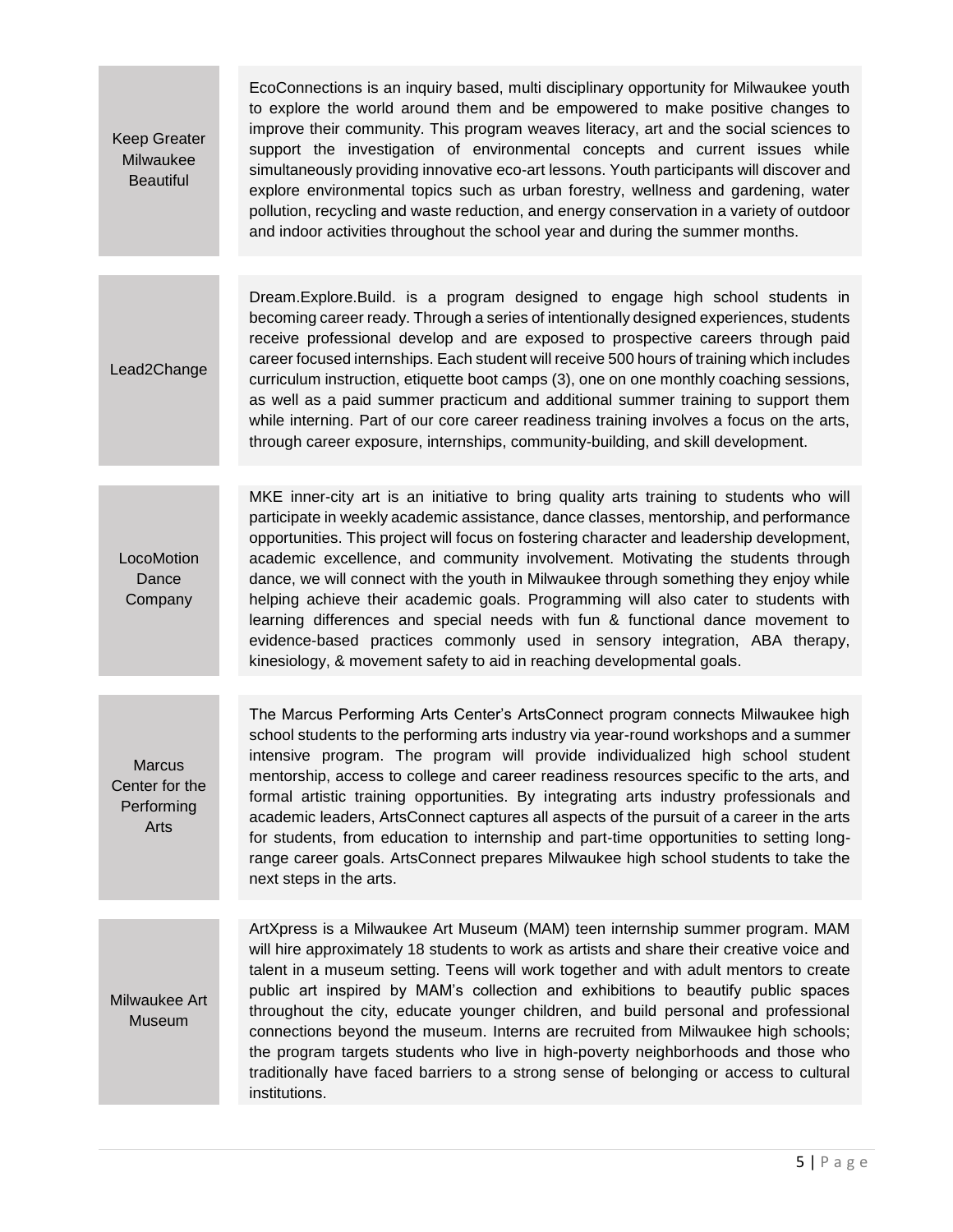| Milwaukee<br><b>Ballet</b>                  | Milwaukee Ballet's Relevé Summer Camps and Relevé Scholarships provide free ballet<br>education in summer and after school throughout the school year. These programs are<br>extensions of our school-day Relevé program, which provides free ballet lessons to<br>students grades 3 to 5 from four Milwaukee schools. Relevé Summer Camp will provide<br>these students with free week-long ballet camps in the summer months. Relevé<br>Scholarships will provide dedicated graduates of the school-year program with tuition<br>scholarships to Milwaukee Ballet School & Academy each year through high school<br>graduation.                                                                                                                                                   |
|---------------------------------------------|-------------------------------------------------------------------------------------------------------------------------------------------------------------------------------------------------------------------------------------------------------------------------------------------------------------------------------------------------------------------------------------------------------------------------------------------------------------------------------------------------------------------------------------------------------------------------------------------------------------------------------------------------------------------------------------------------------------------------------------------------------------------------------------|
|                                             |                                                                                                                                                                                                                                                                                                                                                                                                                                                                                                                                                                                                                                                                                                                                                                                     |
| Milwaukee<br>Christian<br>Center            | Milwaukee Christian Center's (MCC) Youth Artists United is a leadership project<br>connecting professional artists with aspiring Milwaukee youth interested in the arts.<br>Through this project's 10-month process, approximately 68 youth are exposed to<br>different artistic mediums, improve their communication and collaboration, develop<br>project management skills to facilitate public art, and unite their perspectives to create<br>three murals, including one large-scale community mural. MCC's Youth Artists United<br>will engage participants in hands-on, real-world learning so that they may develop<br>positive leadership skills that empower them to excel academically and envision future<br>careers.                                                   |
|                                             |                                                                                                                                                                                                                                                                                                                                                                                                                                                                                                                                                                                                                                                                                                                                                                                     |
| Milwaukee<br>Institute of Art<br>& Design   | MIAD's Summer Pre-College Program is an intense, immersive, and exciting exploration<br>of visual art and design for high school age students. Carefully designed to teach<br>students at any level of skill and taught by MIAD faculty, this is an opportunity to create<br>art all day, every day, and experience a college-level curriculum. Through two- and three-<br>week long summer classes devoted to developing high school students' artistic skills, the<br>Summer Pre-College Program prepares students for art and design colleges and<br>introduces expanding career opportunities in the creative industries.                                                                                                                                                       |
|                                             |                                                                                                                                                                                                                                                                                                                                                                                                                                                                                                                                                                                                                                                                                                                                                                                     |
| Milwaukee<br>Repertory<br>Theater           | The High School Monologue Competition (HSMC), formerly the August Wilson<br>Monologue Competition, is a free arts education program celebrating contemporary<br>Black playwrights and inspiring high school students to build confidence by expressing<br>themselves through theater. Fall and winter HSMC programming will include after-school<br>residencies at schools and youth-serving agencies, drop-in residencies, and workshops<br>to prepare students for auditions and the regional competition where two winners will<br>move on to a national competition in New York City. The program will include<br>professional theater experiences and youth employment opportunities. Spring HSMC<br>programming will prepare middle school students for future participation. |
|                                             |                                                                                                                                                                                                                                                                                                                                                                                                                                                                                                                                                                                                                                                                                                                                                                                     |
| Milwaukee<br>Youth<br>Symphony<br>Orchestra | Milwaukee Youth Symphony Orchestra's nationally award-winning Community<br>Partnership Programs (CPPs) are designed to remove barriers of access and equity to<br>music training programs for City of Milwaukee youth, including those with financial<br>challenges. The CPPs include ten ensemble and outreach programs offering diverse<br>musical options, including classical, jazz, steel pan, and latin. Participants will receive<br>financial aid support as needed to ensure their participation. The programs afford the<br>documented cognitive, social, and emotional benefits of participatory music study to<br>students. Most of these young people would not have access to ensemble music training<br>of this depth and magnitude elsewhere.                       |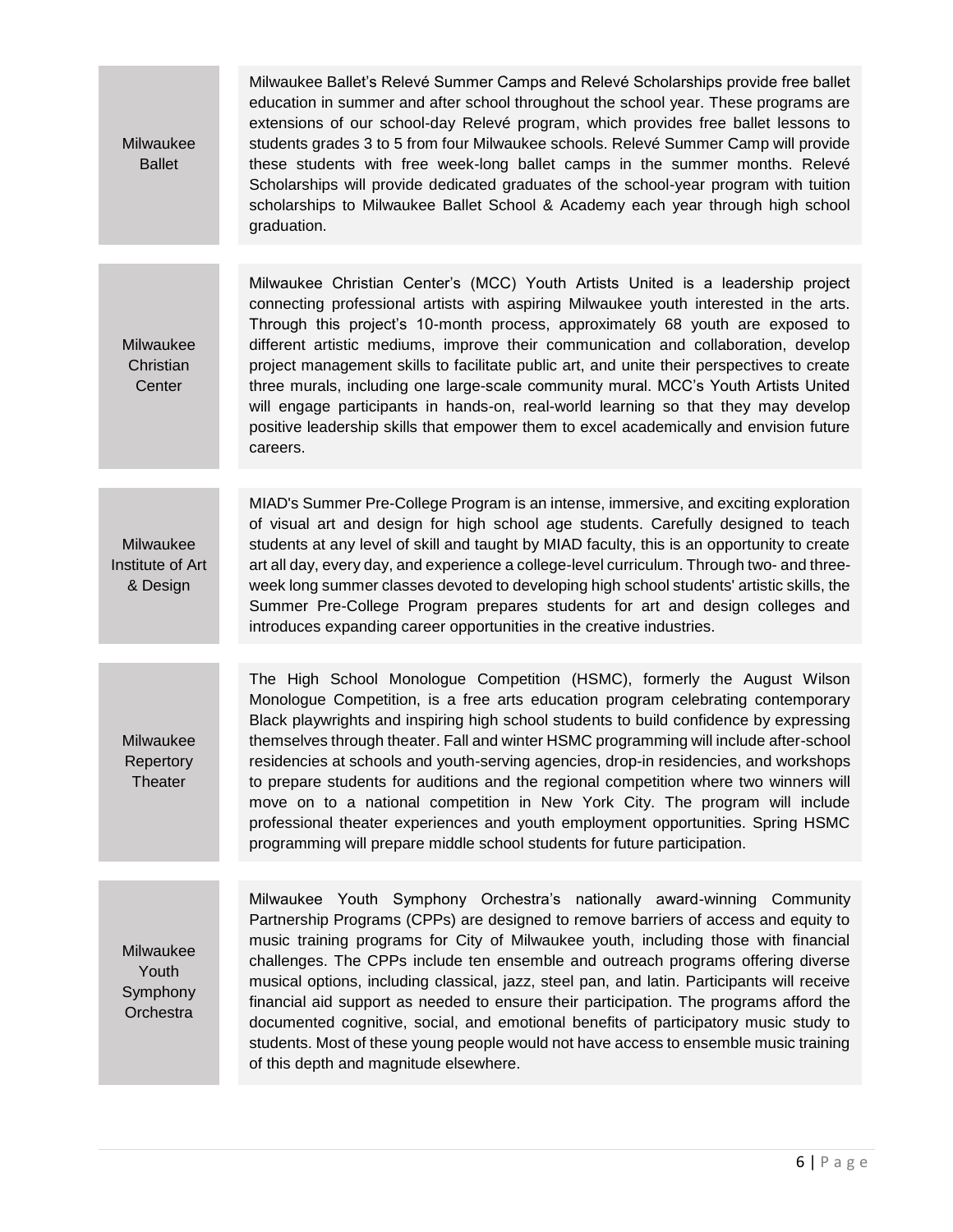| Neighborhood<br>House of<br>Milwaukee                 | Family Adventures (FA) is an out-of-school initiative that engages more than 250 children<br>and family members in arts, cultural and environmental science educational activities.<br>FA takes place on weeknights and Saturdays from September to May and is open to all<br>Milwaukee residents at no or very low cost. In 2021-2022, FA's theme is "Inspiring<br>Discovery: Milwaukee" and will include a variety of seasonal/nature, cultural and arts<br>activities highlighting different facets of the cultures and traditions that make Milwaukee<br>special. Each session will include creative activities designed to strengthen the<br>experience and further illustrate how families are connected to the city.                                        |
|-------------------------------------------------------|--------------------------------------------------------------------------------------------------------------------------------------------------------------------------------------------------------------------------------------------------------------------------------------------------------------------------------------------------------------------------------------------------------------------------------------------------------------------------------------------------------------------------------------------------------------------------------------------------------------------------------------------------------------------------------------------------------------------------------------------------------------------|
|                                                       |                                                                                                                                                                                                                                                                                                                                                                                                                                                                                                                                                                                                                                                                                                                                                                    |
| Neu-Life<br>Community<br>Development                  | Neu-Life's Artist-In-Residence Program is designed to scale and expand the frequency<br>of arts participation for K-12 youth in Milwaukee's near north side. The program will pair<br>experienced artists with Neu-Life youth for monthly, in-depth sessions. Youth will work<br>side-by-side with the artist to learn their creative process and then collaboratively plan,<br>create and exhibit a body of work to the community. Sessions will include varied genres<br>and mediums including visual arts, fiber arts, dance and theater performance, sculpture,<br>film and creative writing. Youth benefits include improving academic and life skills while<br>increasing cooperative and collaborative behaviors to successfully complete a shared<br>task. |
|                                                       |                                                                                                                                                                                                                                                                                                                                                                                                                                                                                                                                                                                                                                                                                                                                                                    |
| Quasimondo<br>Physical<br>Theatre                     | "Bee the Change" is a multi-faceted theatre arts environmental stewardship pilot project<br>that will engage 40-50 culturally diverse, mostly low-income children and elders in the<br>Bronzeville neighborhood in creative theatre activities designed to increase self-<br>confidence, cooperation and understanding of the vital importance of our pollinators and<br>creative ways we can work together to help them/us survive. The project's four facets<br>include: 1) creating an original 30-minute Theatrework; 2. a Pollinator Parade with<br>puppets, costumes, musical instruments; 3) a Documentary video of the process; 4)<br>Resource Guides with activities/information to raise awareness, knowledge and<br>commitment to help our pollinators. |
| Radio<br>Milwaukee                                    | Grace Weber's Music Lab (GWML) is a free monthly music education program and talent<br>accelerator for Milwaukee area high schoolers to connect and be inspired by music<br>industry professionals and each other. GWML provides opportunities to refine<br>performance skills; build connections between engaged and talented young people from<br>different neighborhoods; expose participants to the multiple career opportunities<br>available in creative industries; and to participate in performances and talks by<br>professional musicians and entertainment industry professionals.                                                                                                                                                                     |
|                                                       | UNITY Arts is a central piece of Running Rebels' after-school programming and provides                                                                                                                                                                                                                                                                                                                                                                                                                                                                                                                                                                                                                                                                             |
| Running<br><b>Rebels</b><br>Community<br>Organization | youth experiential learning opportunities in a variety of art disciplines through<br>programming and strong community partnerships. UNITY has expended programming<br>to include offerings previously managed by Express Yourself Milwaukee, which has<br>sadly closed. Year-round, UNITY youth will create music, paintings, and videos focused<br>on positively impacting their peers and the community through performances and media<br>campaigns. UNITY also connects and coordinates youth to partnerships who bring<br>complimentary programming in the areas of theatre and visual arts. Overall, UNITY helps<br>youth improve self-esteem, foster creativity, strengthen youth voice, and build<br>community.                                             |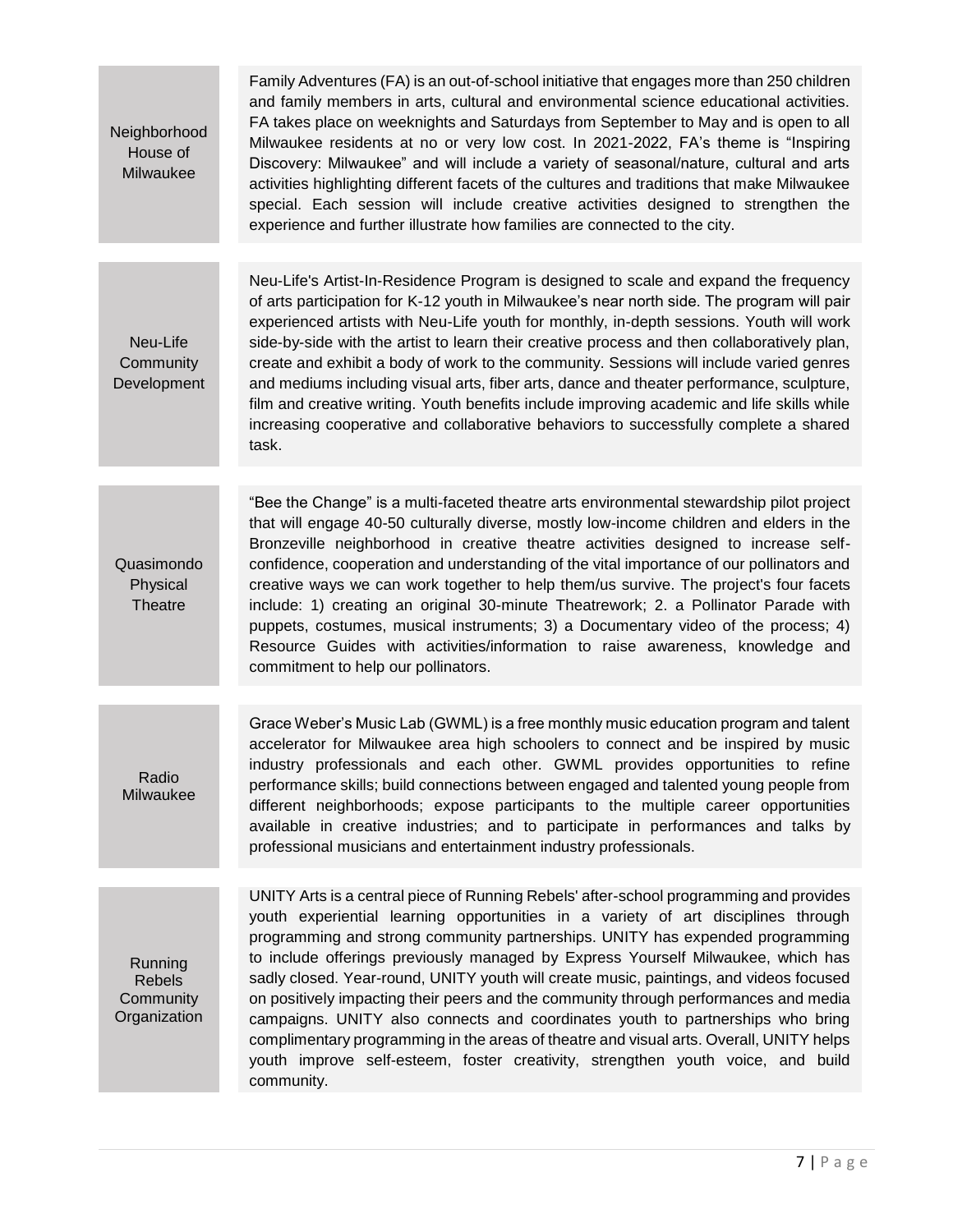| <b>SHARP</b><br>Literacy                                     | Explore MKE: Art in the City is an after-school program of 16 one-hour workshops taking<br>place during the spring and/or fall semester. Urban students in grades K-6 will engage<br>in a read-aloud, thinking routine, movement activity and arts-integrated project that<br>captures the theme of each workshop. They will employ learning strategies to<br>recontextualize their views on Milwaukee, their communities and art. Workshops will<br>explore Milwaukee's culture and community through the visual arts, artful thinking<br>palette, literacy and social studies. After completing a culminating art project, young<br>learners develop a strong interest and connection to their neighborhood which fosters<br>community involvement and pride. |
|--------------------------------------------------------------|-----------------------------------------------------------------------------------------------------------------------------------------------------------------------------------------------------------------------------------------------------------------------------------------------------------------------------------------------------------------------------------------------------------------------------------------------------------------------------------------------------------------------------------------------------------------------------------------------------------------------------------------------------------------------------------------------------------------------------------------------------------------|
|                                                              |                                                                                                                                                                                                                                                                                                                                                                                                                                                                                                                                                                                                                                                                                                                                                                 |
| Sixteenth<br><b>Street</b><br>Community<br>Health<br>Centers | The Scientist and Artist in You After-School and Summer Camp program offers children<br>living on Milwaukee's south side hands-on learning opportunities to connect, explore,<br>and engage with their changing built and natural environment. These experiential<br>programs are designed to be educational while also supporting physical and mental<br>health as movement and emotional health activities are woven throughout the programs.<br>This bilingual program, helps children gain a deeper understanding about how the<br>environment impacts their health, as well as cultivate a stronger sense of place through<br>self-guided learning using science and art.                                                                                  |
|                                                              |                                                                                                                                                                                                                                                                                                                                                                                                                                                                                                                                                                                                                                                                                                                                                                 |
| Sojourner<br><b>Family Peace</b><br>Center                   | Sojourner's Healing Arts Program allows children impacted directly by domestic violence<br>a variety of opportunities to explore alternative forms of healing and expressing their<br>emotions and feelings. These opportunities include monthly art workshops with<br>community partners, a semester long project with Artists Working in Education, and<br>weekly drop-in hours for art projects. The overall goal of the Creation, Collaboration and<br>Community program as well as the in-house arts program is to support children in gaining<br>self-confidence in their ability to complete tasks and feel cared for, loved and supportive.                                                                                                             |
|                                                              |                                                                                                                                                                                                                                                                                                                                                                                                                                                                                                                                                                                                                                                                                                                                                                 |
| <b>TBEY Arts</b><br>Center                                   | TBEY ARTReach Program is designed to reach underserved Milwaukee students<br>grades K4-12. Programming is open to all Milwaukee students/residents and students<br>who attend the partnering schools. Through our ARTReach programming, teaching<br>artists will provide arts instruction, develop specialized arts-related activities and<br>organize a showcase at the completion of each semester. Based on the needs and goals<br>of each school, program staff and teaching artists develop a schedule of lessons and<br>activities that allows students to explore and learn different aspects of performance<br>and/or visual arts.                                                                                                                      |
|                                                              |                                                                                                                                                                                                                                                                                                                                                                                                                                                                                                                                                                                                                                                                                                                                                                 |
| <b>Teens Grow</b><br>Greens                                  | Teens Grow Greens is a nine-month paid internship where Teens "learn, grow and go".<br>The program includes physical labor and mental improvement, and is designed to<br>achieve personal growth as well as a positive impact upon the community. In the spring,<br>Teens will develop their soft skills and develop an understanding of the benefits of<br>healthy eating and physical activity through goal setting. In the summer, Teens will<br>mentor elementary school students through growing food, character and community<br>(Virtual due to Covid). In the fall, Teens will develop their own "product with a purpose"<br>and gain entrepreneurial skills at farmer's markets.                                                                       |
|                                                              |                                                                                                                                                                                                                                                                                                                                                                                                                                                                                                                                                                                                                                                                                                                                                                 |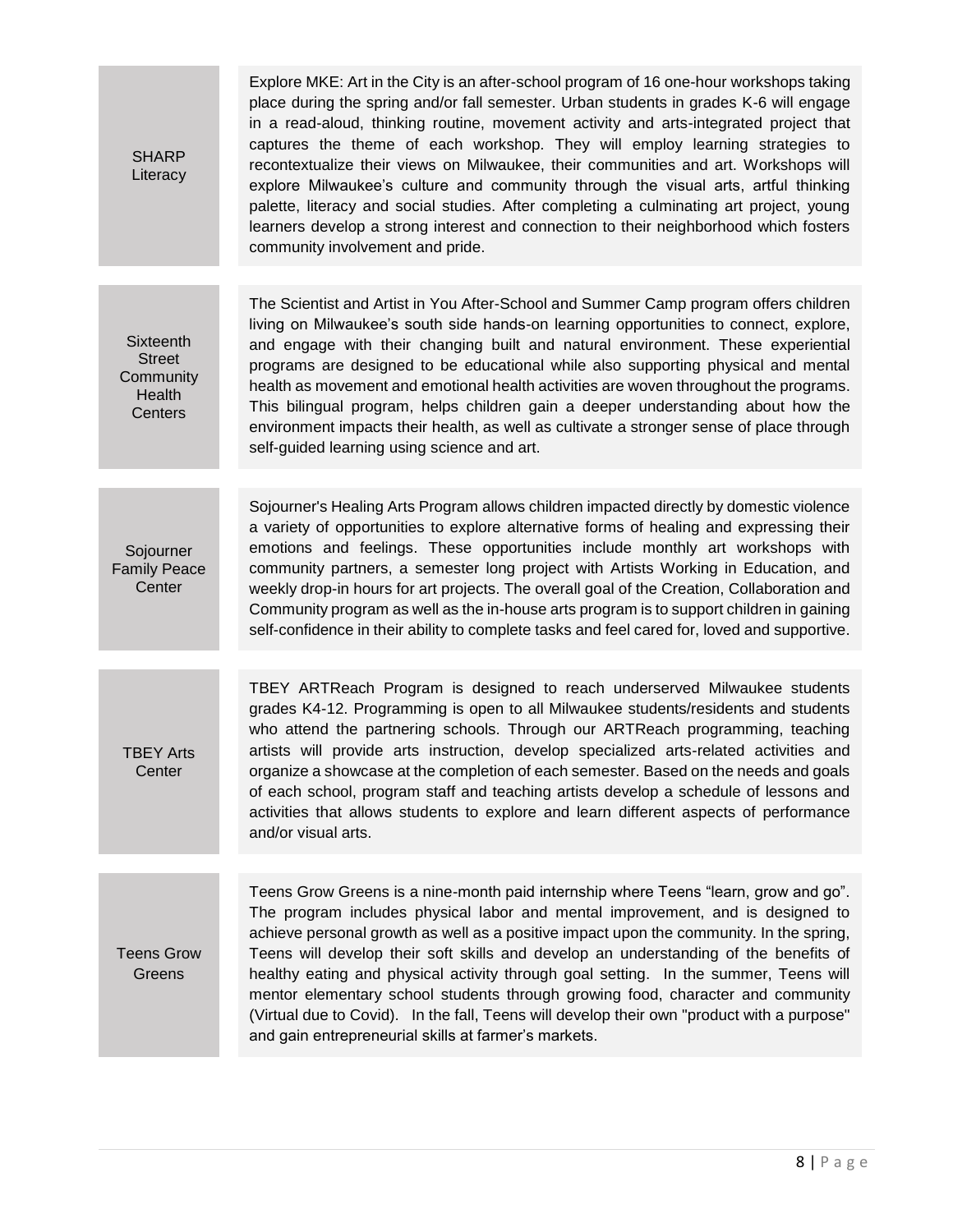| <b>TransCenter</b><br>for Youth                    | Escuela Verde's Newline Community Cafe is a student-run business that offers students<br>entrepreneurial experience and creates an intergenerational gathering place for creative<br>community connections. The collaborative and local nature of our programming mirrors<br>our community and reflects and amplifies the talent, beauty, and creativity that exists in<br>our neighbors and youth. Rooted in the themes of environmental justice, culture and<br>service learning, we will provide community requested workshops including gardening,<br>native restoration and painting murals. We will also organize several community events,<br>including Day of the Dead celebrations, a community potluck and Science Strikes Back,<br>a community science fair.                                            |
|----------------------------------------------------|--------------------------------------------------------------------------------------------------------------------------------------------------------------------------------------------------------------------------------------------------------------------------------------------------------------------------------------------------------------------------------------------------------------------------------------------------------------------------------------------------------------------------------------------------------------------------------------------------------------------------------------------------------------------------------------------------------------------------------------------------------------------------------------------------------------------|
|                                                    |                                                                                                                                                                                                                                                                                                                                                                                                                                                                                                                                                                                                                                                                                                                                                                                                                    |
| <b>TRUE Skool</b>                                  | TRUE Skool, Milwaukee's Center for Transformative Creative Arts & Hip Hop Culture,<br>has been serving youth and families by engaging, educating and empowering them since<br>2004. Funds will support our 2021 Fall (October- December) and 2022 Spring (Feb-May)<br>10 week After-School Creative Arts Sessions and 2022 Summer (June-Aug) 6 week<br>Leadership and Entrepreneurial courses. We will serve approximately 115 youth ages<br>14-19. We teach through hands on skill based activities through the arts that include<br>STEM and Literacy education with a focus on emotional wellness and community<br>building to help youth succeed in environments outside of TRUE Skool.                                                                                                                        |
|                                                    |                                                                                                                                                                                                                                                                                                                                                                                                                                                                                                                                                                                                                                                                                                                                                                                                                    |
| Unity in<br>Motion                                 | Unity in Motion is an experiential socio-emotional and leadership development program<br>led by racially diverse, culturally competent role models throughout a young person's<br>most formative years. We develop next-generation leaders through long-term, immersive<br>learning experiences. We provide countless opportunities for youth to develop<br>meaningful, cross-cultural relationships while developing the skills necessary to become<br>transformative leaders. The outcome is young adults who are culturally fluent and<br>equipped with the tools to build progressive communities with their families, classmates,<br>and coworkers. Participants matriculate into leadership positions in Milwaukee with the<br>skills and relationships necessary to accelerate positive change in our city. |
| UW-<br>Milwaukee<br>ArtsECO                        | UWM Youth Arts Programs will provide weekly academic year out of school time arts<br>instruction through the Milwaukee Visionaries Project. Focused on specialized media<br>and advanced instruction, students are readied to take on advanced arts learning for<br>their age group. This program supports 6-12th grade students with conceptual and<br>technical development in art, design, media and technology and engages at-risk youth<br>to create work that matters to them. Since adjustments made during the Covid-19<br>pandemic, MVP is ready to deliver content both virtually and on-site in the MVP<br>classroom at UWM's Kenilworth facility.                                                                                                                                                      |
|                                                    | Story MKE cultivates reading partnerships with high school students. Guided by teachers                                                                                                                                                                                                                                                                                                                                                                                                                                                                                                                                                                                                                                                                                                                            |
| UW-<br>Milwaukee<br>Electa<br>Quinney<br>Institute | and UWM outreach staff and pre-service teachers, the project will create spaces for<br>humanities exploration that reflects diverse experiences. Story MKE asks students to<br>read widely and joyfully, to experience words playfully, and to contemplate how language<br>expresses issues that impassion them. The project will connect students with living<br>authors to discuss language as art and disrupt conventional notions of text. The project<br>will culminate in a reimagining of ways to become writers and makers as students<br>develop evidence of their thinking and creative engagement with the humanities.                                                                                                                                                                                  |
|                                                    |                                                                                                                                                                                                                                                                                                                                                                                                                                                                                                                                                                                                                                                                                                                                                                                                                    |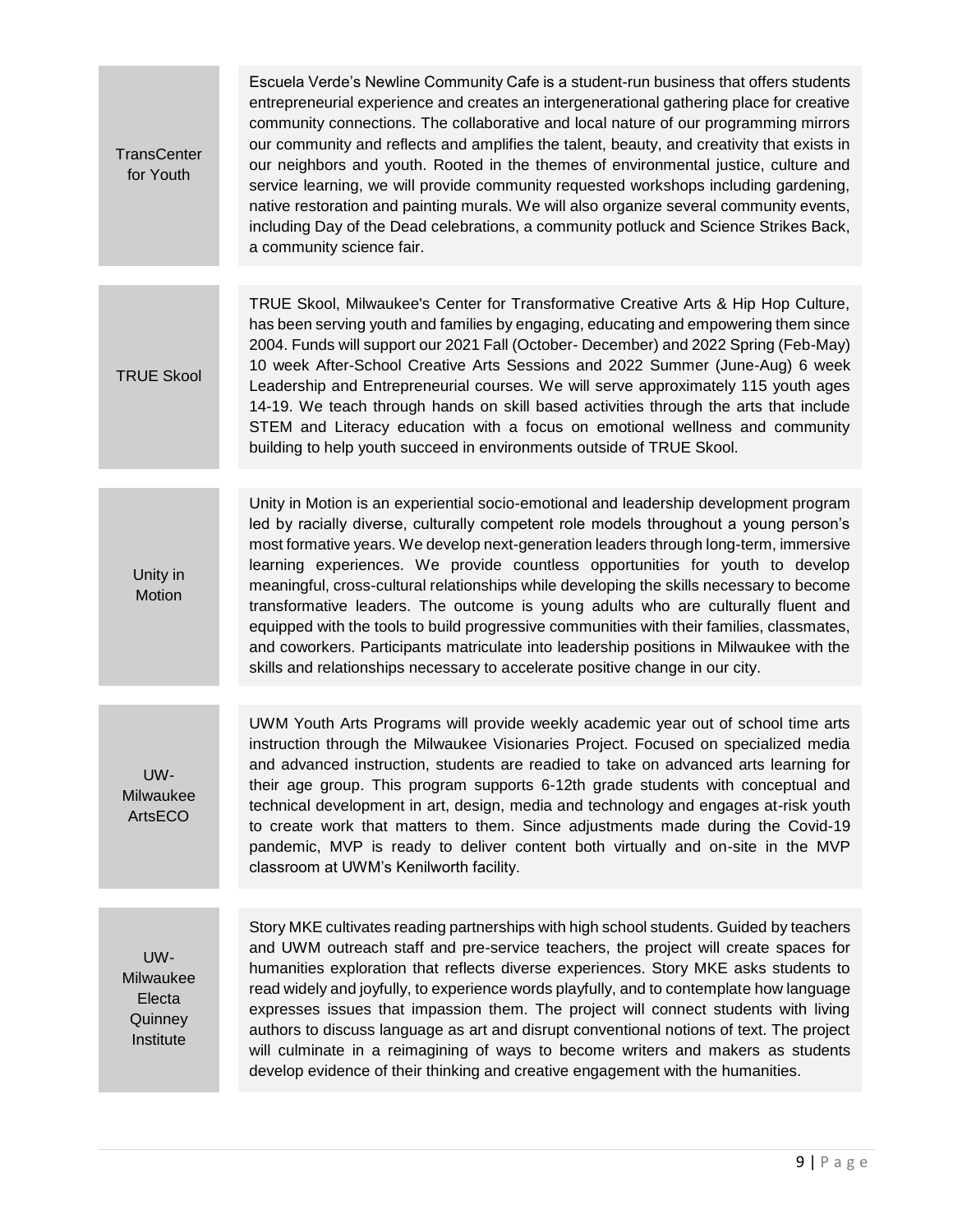| Victory<br>Garden<br>Initiative                 | VGI's Youth Education Program (YEP!) highlights growing food and environmental<br>stewardship while positively impacting food security for Milwaukee youth. YEP! utilizes<br>our 1.5 acre urban farm in the Harambee neighborhood and a network of school gardens<br>as an outdoor laboratory for teaching practical garden skills, composting, and nutrition.<br>YEP! is an invitation for Milwaukee youth to come together, make new friends, learn<br>outdoors, achieve food security, and positively impact their physical, mental, and<br>developmental health. Our program includes an After School Chef-in-Training Club and<br>Summer AgriCorp camp for a year-round immersive experience in all things food!                                                                                         |
|-------------------------------------------------|---------------------------------------------------------------------------------------------------------------------------------------------------------------------------------------------------------------------------------------------------------------------------------------------------------------------------------------------------------------------------------------------------------------------------------------------------------------------------------------------------------------------------------------------------------------------------------------------------------------------------------------------------------------------------------------------------------------------------------------------------------------------------------------------------------------|
|                                                 |                                                                                                                                                                                                                                                                                                                                                                                                                                                                                                                                                                                                                                                                                                                                                                                                               |
| Walker's<br><b>Point Center</b><br>for the Arts | Walker's Point Center for the Arts is a nonprofit organization in support of visual and<br>performing arts and youth arts education. The center will foster creativity in children<br>through innovative, hands-on education and encourage audience development and<br>artistic talent with a diverse blend of programming, including 1) Free after-school art<br>instruction; 2) Afternoons with Art; 3) Summer Art Camp; 4) Artist In Residence Program;<br>and 5) Leadership development internship program. Our exhibitions, which feature both<br>regional and national talent, encourages thoughtful social dialog and community<br>engagement. As one of the city's oldest and most beloved community art spaces, WPCA<br>is renowned for providing high-caliber, accessible arts experiences for all. |
|                                                 |                                                                                                                                                                                                                                                                                                                                                                                                                                                                                                                                                                                                                                                                                                                                                                                                               |
| <b>Wild Space</b><br>Dance<br>Company           | Wild Arts: Summer Creative Arts Camp is a half-day, five-week summer program offered<br>at Lincoln Center Middle School of the Arts for 5th through 8th graders. Participants will<br>engage in dance, visual arts, creative movement and theater arts. A culminating youth-<br>led performance and exhibition of original dance, theatre, and artworks will be presented<br>on the program's final session. This summer camp provides students with structured<br>activities that are creative and fun in a safe, supervised environment at no cost to them.<br>COVID protocols are followed and programming is adjusted for COVID as needed.                                                                                                                                                                |
|                                                 |                                                                                                                                                                                                                                                                                                                                                                                                                                                                                                                                                                                                                                                                                                                                                                                                               |
| Wisconsin<br>Conservatory<br>of Music           | Summer Music Institute: The one week, full day SMI for grades 3-12 with culminating<br>performances for family members serves both students who are new to instrumental and<br>choral music, and students who want to advance their skills. It creates a community of<br>motivated students. Students will gain experience performing publicly -- practicing artistic,<br>technical, and ensemble etiquette skills learned through SMI participation. WCM faculty<br>and MPS music teachers will deliver in-depth music experiences to about 200 camp<br>students, providing group lessons, ensemble coaching, and sectionals that support MPS<br>music programming. Students are assessed and assigned based on level.                                                                                       |
| Woodland<br>Pattern Book<br>Center              | Woodland Pattern's Youth Literary Arts Program (YLAP) provides year-round<br>interdisciplinary arts programming with a focus on creative writing. YLAP consists of four<br>main avenues of student engagement. The YLAP's after-school and summer Community<br>Learning Center (CLC) programs serve MPS students in the 53206, 53211, and 53212<br>zip codes. The YLAP also offers two one-week inter-arts poetry camps each summer,<br>which include meals, workshops, field trips, and a student-led reading that is open to the<br>public. YLAP's Milwaukee Queer Writing Project (MQWP) programming works with high-<br>school Gay-Straight Alliance (GSA) clubs to offer LGBTQ-led workshops to MPS students<br>throughout the city.                                                                     |